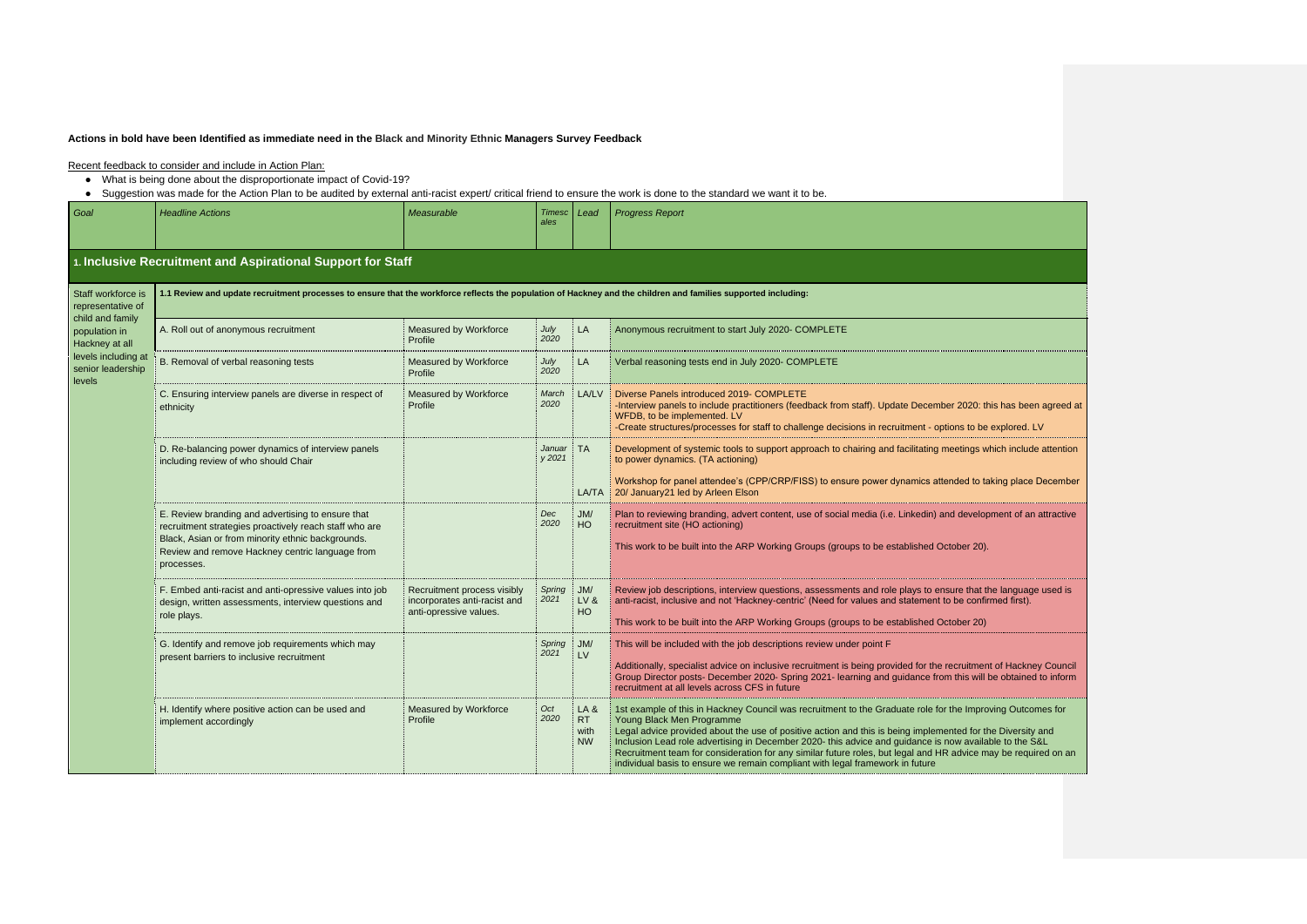| I .Implement affirmative action                                                                                                                                     | Measured by Workforce<br>Profile                                          | Jan<br>2021    | LA/<br><b>RT</b> | This is being implemented for Diversity and Inclusion Lead role                                                                                                                                                                                                                                                                                                                                                                                                                                                                                                   |
|---------------------------------------------------------------------------------------------------------------------------------------------------------------------|---------------------------------------------------------------------------|----------------|------------------|-------------------------------------------------------------------------------------------------------------------------------------------------------------------------------------------------------------------------------------------------------------------------------------------------------------------------------------------------------------------------------------------------------------------------------------------------------------------------------------------------------------------------------------------------------------------|
|                                                                                                                                                                     |                                                                           |                |                  | Independent consultation re Inclusive recruitment is underway for recruitment to Group Director posts across<br>the Council Dec-March 2021 and learning from this will also be integrated into recruitment across CFS when<br>available                                                                                                                                                                                                                                                                                                                           |
| 1.2. Provide support in line with needs and barriers identified by staff. Implement solutions to support staff's development including:                             |                                                                           |                |                  |                                                                                                                                                                                                                                                                                                                                                                                                                                                                                                                                                                   |
| A.Review strategies, processes and accessibility around<br>career progression                                                                                       | Increase in career<br>progression for Black and<br>Minority Ethnic staff. | Spring<br>2021 |                  | 8 possible processes being reviewed (August 2020):<br>i. Children and Education Shadowing Scheme<br>ii. CFS Shadowing Scheme - service area specific<br>iii. Leadership Programme<br>iv. Mentorship Programme - role/promotion specific<br>v. Career Development sessions<br>vi. Funding for social work training (Social Work Apprenticeships scheme)<br>vii. Line management support in Check In's<br>viii.Interview Feedback<br>ix. Agency staff<br>Once processes confirmed, S&L to consider how best to advertise (i.e. by creating a page on the intranet). |
| i.Children and Education Shadowing Scheme                                                                                                                           | Track offer and take up of<br>development opportunities<br>by ethnicity.  |                | <b>PS</b>        | Children and Education Shadowing Scheme on hold due to Covid-19 (update correct as of September 2020).<br>PS to follow up in 2021 for update.                                                                                                                                                                                                                                                                                                                                                                                                                     |
| ii. Promote opportunities for shadowing across CFS<br>and the Directorate to support staff to gain insight into<br>roles including senior roles                     | Track offer and take up of<br>development opportunities<br>by ethnicity.  |                | LV/<br><b>JM</b> | Corporate wide Inclusive Leadership Champion 'reverse mentoring' to be promoted when developed<br>Update 09/10/20- Corporate Mentoring role in development<br><b>Draft Role Description</b>                                                                                                                                                                                                                                                                                                                                                                       |
| iii. Offer leadership training opportunities                                                                                                                        |                                                                           |                | PS/LA            | List of potential providers for coaching/leadership shared with SD (09/20). SD confirmed no interest from<br>PRELG in this at the moment. PS confirmed the training request can be revisited at a later date if needed<br>(05/21).                                                                                                                                                                                                                                                                                                                                |
| iv.Set up a Mentorship Programme                                                                                                                                    |                                                                           |                | LA               | Corporate looking to establish a reverse mentoring programme- Diversity Coaching- this is open to Inclusive<br>Champions. New round of recruitment to Inclusive Champions is now open until February 2021.<br>See iii. Above.                                                                                                                                                                                                                                                                                                                                     |
| v.Set up Career Development sessions                                                                                                                                |                                                                           |                | <b>JM</b>        | Update 24/09/20- Confirmed opportunity for Corporate workshop to be offered to staff. Consideration within t<br>working group of how this could be offered/targeted across CFS.                                                                                                                                                                                                                                                                                                                                                                                   |
| vi. Prioritise existing funding for social work training Monitor and review ethnicity<br>(Social Work Degree Apprenticeship) for Black and<br>minority ethnic staff |                                                                           |                | LA               | -Lisa to take discussion to WFDB<br>-Social Work Degree apprenticeship is starting with the first cohort September 2020- consideration re<br>prioritisation to be discussed in advance of 2021 cohort intake                                                                                                                                                                                                                                                                                                                                                      |
| vii. Career progression and development to be<br>explicitly discussed and prioritised in Check In's.                                                                |                                                                           |                | JM               | Check in Template to be re-ordered                                                                                                                                                                                                                                                                                                                                                                                                                                                                                                                                |
|                                                                                                                                                                     |                                                                           |                | JM               | Included in Recruitment Protocol- interviewers to be reminded of this requirement at each interview panel.                                                                                                                                                                                                                                                                                                                                                                                                                                                        |

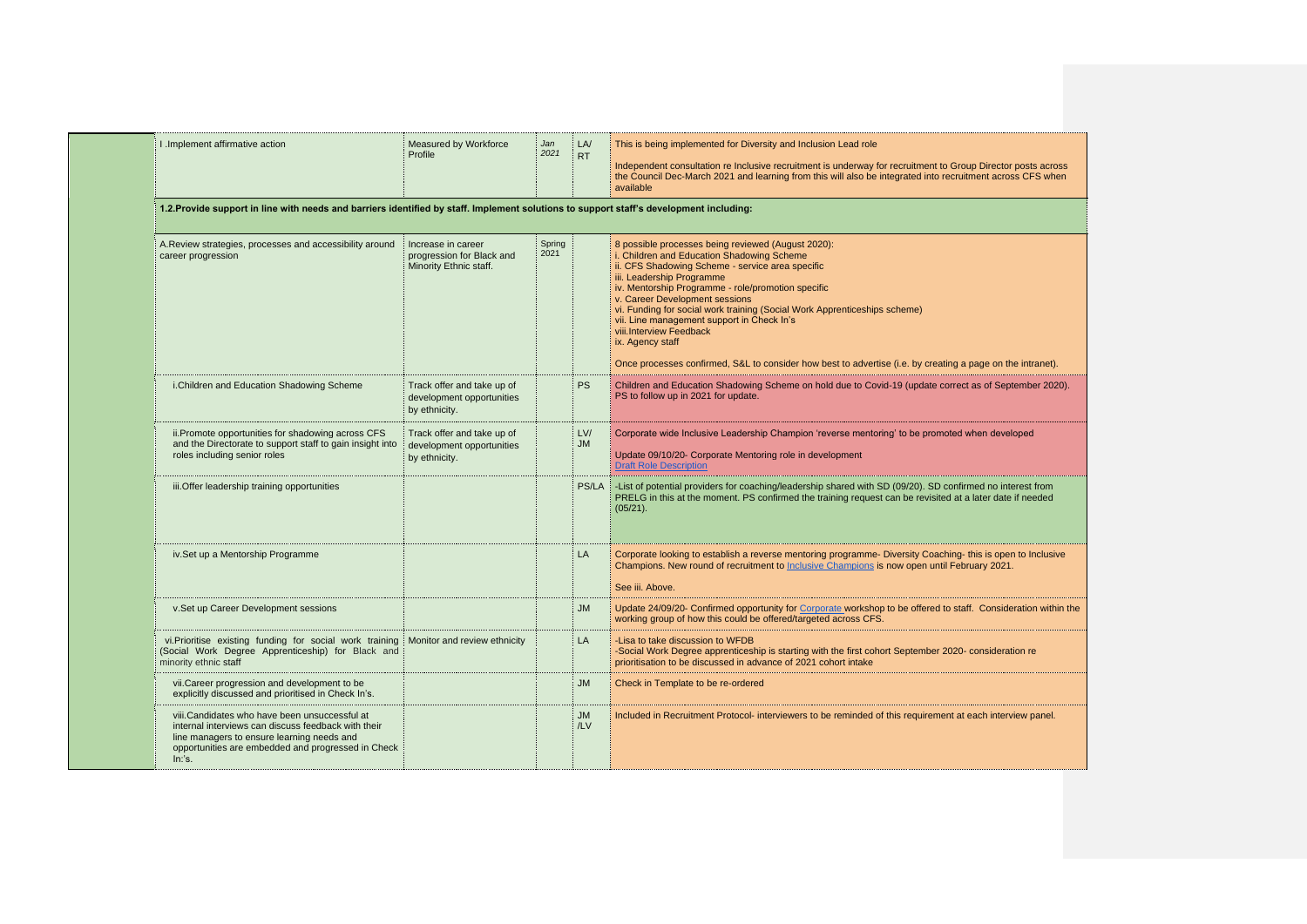| ix. Black and minority ethnic staff currently employed<br>as agency to receive focused encouragement to<br>apply for permanent positions, including through an<br>individual letter from Anne Canning.                                                               |                                                                                                                                                                                                                                                           |                                           |                   | Anne has given agreement to letters going in her name- S&L workforce and practice development team to<br>progress this                                                                                                                                                                                                                                                                                                                                                                                                                                   |
|----------------------------------------------------------------------------------------------------------------------------------------------------------------------------------------------------------------------------------------------------------------------|-----------------------------------------------------------------------------------------------------------------------------------------------------------------------------------------------------------------------------------------------------------|-------------------------------------------|-------------------|----------------------------------------------------------------------------------------------------------------------------------------------------------------------------------------------------------------------------------------------------------------------------------------------------------------------------------------------------------------------------------------------------------------------------------------------------------------------------------------------------------------------------------------------------------|
| A. Address any inequality and ensure transparency<br>and clarity in how training opportunities are<br>offered to staff. Monitor and ensure equitable<br>access to training opportunities, particularly<br>those that support staff to move into leadership<br>roles. | Track offer and take up of<br>training by ethnicity                                                                                                                                                                                                       | From<br>Summ<br>er<br>2020<br>onwar<br>ds | J/M/<br><b>LV</b> | Process to explore and consider diversity in training opportunities being actioned (Link in with WFD Action Pla<br>regarding feedback processes).<br>ethnicity question (optional) added to training application and feedback forms (Oct 2020)<br>quarterly training reports presented at WFDB and actions                                                                                                                                                                                                                                               |
| B. Create and support safe spaces for Black and<br>minority ethnic staff                                                                                                                                                                                             | Quarterly employee<br>satisfaction survey                                                                                                                                                                                                                 |                                           | SD/<br>MM/<br>DR. | -Corporate Black and minority ethnic staff group established<br>-CFS Promoting racial equality Leadership Group space created (July 2020)- coach/ external facilitator for<br>discussions to be identified. Coaching options emailed to SD<br>-Further exploration of need for Black practitioner space across CFS in consultation with Promoting racial<br>equality Leadership Group<br>- Promoting racial equality Leadership Group/ practitioner groups to be offered periodic reflective space eg<br>following dialogue with senior management team. |
| C. Provide culturally sensitive emotional support in<br>response to racialised trauma.                                                                                                                                                                               |                                                                                                                                                                                                                                                           | Spring TA<br>2021                         |                   | Schwartz Rounds to be established in response to racialised trauma including through global events and/ or<br>local incidents- details to be added into Safer working in CFS Protocol and Critical Incident Protocol (Lisa has<br>shared with Temitope and Huw to obtain updates)                                                                                                                                                                                                                                                                        |
| D. Query whether Council can offer 'special leave'<br>for Black and Minority Ethnic staff to access<br>when experiencing racialised trauma.                                                                                                                          |                                                                                                                                                                                                                                                           |                                           | LA                | HR have informed that staff should use flexi-leave or annual leave and that special leave is not offered in<br>response to racialised trauma- however further discussion requested following this request with support of<br>Corporate Strategic Policy team                                                                                                                                                                                                                                                                                             |
| Black foster carers experiencing racism and<br>Е.<br>discrimination receive adequate support.                                                                                                                                                                        |                                                                                                                                                                                                                                                           |                                           |                   | Black foster carers are aware of support available and mechanisms of accountability if they want to<br>raise concerns.<br>- Any disproportionality in training opportunities is addressed.                                                                                                                                                                                                                                                                                                                                                               |
|                                                                                                                                                                                                                                                                      |                                                                                                                                                                                                                                                           |                                           |                   | 1.3. Continuously collect and review data regarding diversity across workforce at all stages of the recruitment process and including students and agency staff through:                                                                                                                                                                                                                                                                                                                                                                                 |
| A. CFS quarterly analysis of workforce ethnicity by role<br>and ethnicity at WFDB:<br>-including DfE Social Work Force return                                                                                                                                        | Improved knowledge and<br>understanding of diversity<br>within the CFS workforce:<br>CFS workforce data is<br>compared quarterly to<br>Council workforce and<br>borough statistics and our<br>statistical neighbours to<br>inform recruitment strategies. |                                           |                   | Baseline data for SW staff collated 2019/2020 - COMPLETE<br>2020/21 Q1 will also include Early Help, Clinical and Business support staff data                                                                                                                                                                                                                                                                                                                                                                                                            |
| B. Set up systems to track applications through to<br>appointment of CFS staff regarding ethnicity and<br>analysis required to inform recruitment strategies.                                                                                                        |                                                                                                                                                                                                                                                           |                                           |                   | HR analysing data available July/ August 2020                                                                                                                                                                                                                                                                                                                                                                                                                                                                                                            |
| C. Corporate dashboard                                                                                                                                                                                                                                               |                                                                                                                                                                                                                                                           |                                           |                   | Corporate plan dashboard to enable monitoring of diversity at all levels- time frame tbc.<br>Update 09/10/20- dashboard still in development to ensure capturing of meaningful data.                                                                                                                                                                                                                                                                                                                                                                     |
| D. Data on student Social Work intake                                                                                                                                                                                                                                |                                                                                                                                                                                                                                                           |                                           | <b>LV</b>         | Development of equalities monitoring questionnaire for student SW's to be developed/circulated each cohort.<br>Data to be included in WFDB workforce quarterly reports.                                                                                                                                                                                                                                                                                                                                                                                  |

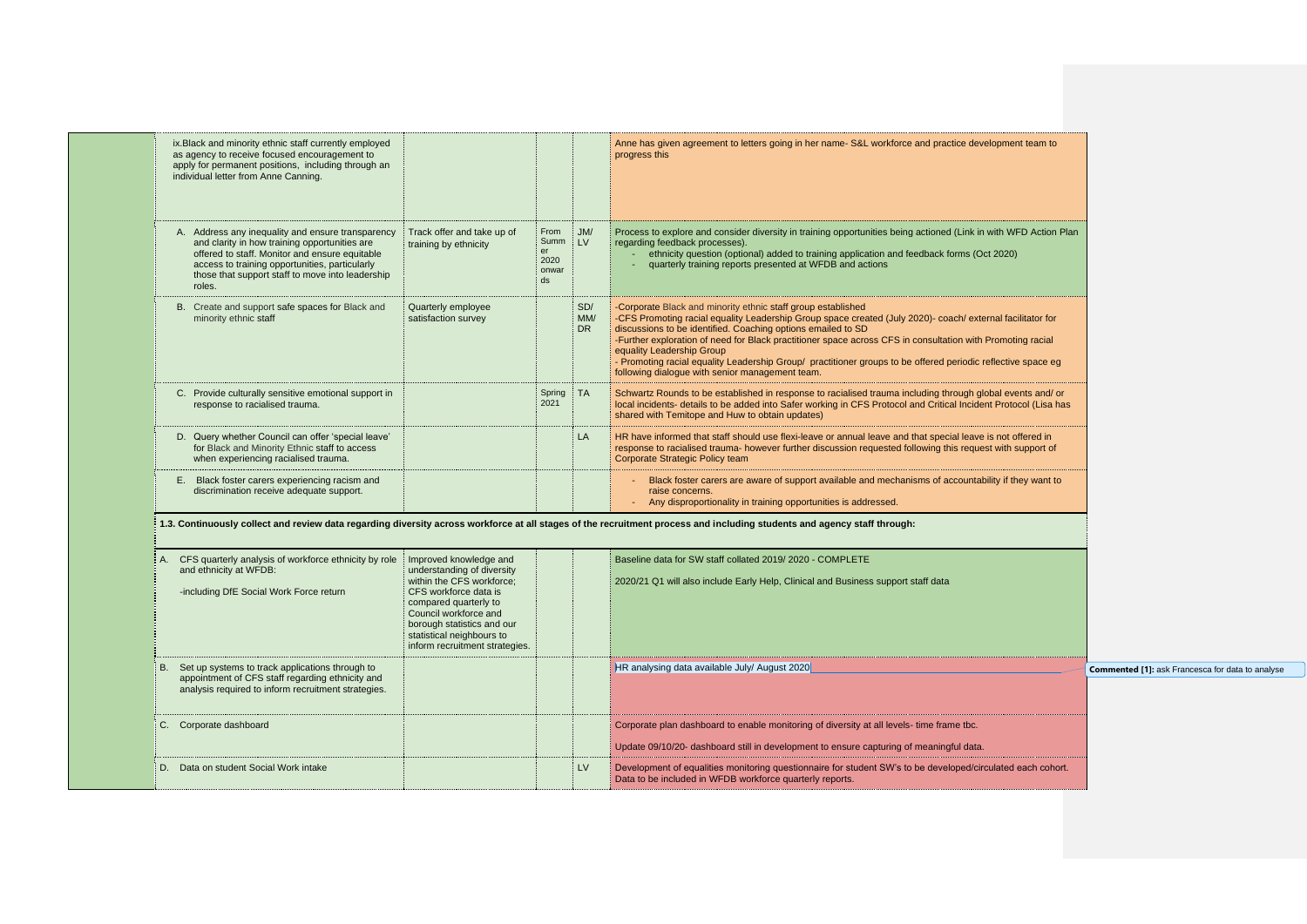|                                                                              | E. Survey to measure work satisfaction and progress<br>for Black and Minority Ethnic staff.                                                                                                                                                                                                                                                                                                         |                                                                                                                                                                         |                 | <b>PS</b>                                                     | -explore linking in with SRG. SRG not doing any work on staff surveys at the moment. They are happy to<br>support in the future if they have capacity. To be explored again if needed.<br>-explore Staff Health Check Survey (link with LV/JM)<br>-explore Council Pulse survey (Jennifer Riley-Harrison Corporate Internal Comms)<br>-consult with Promoting racial equality Leadership Group re: questions to be included<br>-explore if question re: feeling included exists or can be added |                                                                                                                                                                                                                               |
|------------------------------------------------------------------------------|-----------------------------------------------------------------------------------------------------------------------------------------------------------------------------------------------------------------------------------------------------------------------------------------------------------------------------------------------------------------------------------------------------|-------------------------------------------------------------------------------------------------------------------------------------------------------------------------|-----------------|---------------------------------------------------------------|-------------------------------------------------------------------------------------------------------------------------------------------------------------------------------------------------------------------------------------------------------------------------------------------------------------------------------------------------------------------------------------------------------------------------------------------------------------------------------------------------|-------------------------------------------------------------------------------------------------------------------------------------------------------------------------------------------------------------------------------|
|                                                                              | 1.4. Establish and support Groups for Black and Minority<br>Ethnic staff: one for practitioners and one for<br>management<br>-Diversity Champions across the directorate: to link in<br>with the work and promote opportunities                                                                                                                                                                     |                                                                                                                                                                         |                 | Promot<br>ing<br>racial<br>equalit<br>Leader<br>ship<br>Group | Shaba, Monica supporting development of CFS Promoting racial equality Leadership Group. Once ToR for is<br>developed, JM/LV can support with circulating this.<br>-identify external facilitator for coaching and to facilitate conversations with senior management team. SD to<br>explore coaching options identified.<br>-PS to find out more about Inclusive Champions and their role. PS met with Soraya Zahid, information sent to<br><b>SD COMPLETE</b>                                  |                                                                                                                                                                                                                               |
|                                                                              | feelings of isolation have on staff working in environments where they are in a minority.                                                                                                                                                                                                                                                                                                           |                                                                                                                                                                         |                 |                                                               | 1.5. Review process for reporting incidents of racism within the workplace to ensure it is clear, safe and confidential. Policies and procedures recognise and address the impact that microaggressions and                                                                                                                                                                                                                                                                                     |                                                                                                                                                                                                                               |
|                                                                              | A. Provide alternative safe routes for staff to raise<br>concerns and opportunities for restorative action, if<br>staff prefers this, before formal grievance process.<br>This should be open to staff regardless at what point<br>after the incident they wish to access the support.<br>Some options may be limited with the passage of<br>time or change in circumstances (e.g. if staff leave). |                                                                                                                                                                         | Autum<br>n 2020 | LA/<br>Corpo<br>rate                                          | Corporate are exploring options including potential for 'Speak Up Guardian's'- example attached here<br>https://www.cqc.org.uk/sites/default/files/20180213 ngo freedom to speak up guardian jd march2018 v5.p<br>df<br>Diversity Lead role to lead in developing best practice                                                                                                                                                                                                                 |                                                                                                                                                                                                                               |
|                                                                              | 2. Anti-Racist Leadership and Practice with Children and Families                                                                                                                                                                                                                                                                                                                                   |                                                                                                                                                                         |                 |                                                               |                                                                                                                                                                                                                                                                                                                                                                                                                                                                                                 |                                                                                                                                                                                                                               |
| Leadership and<br>practice with                                              | 2.1. CFS creates and supports a culture where racism is actively named and challenged by ensuring that all practice reflects anti-racist commitments.                                                                                                                                                                                                                                               |                                                                                                                                                                         |                 |                                                               |                                                                                                                                                                                                                                                                                                                                                                                                                                                                                                 |                                                                                                                                                                                                                               |
| children and                                                                 |                                                                                                                                                                                                                                                                                                                                                                                                     |                                                                                                                                                                         |                 |                                                               |                                                                                                                                                                                                                                                                                                                                                                                                                                                                                                 |                                                                                                                                                                                                                               |
| families take a<br>pro-actively anti-<br>racist stance to<br>address racism, | A. Anti-racist practice principles are embedded across<br>all Practice Standards.                                                                                                                                                                                                                                                                                                                   |                                                                                                                                                                         | Spring<br>2021  | $\overline{\phantom{a}}$ JM/<br>SD/<br><b>MM</b>              | Anti-racist practice principles to be embedded across all Practice Standards/Guidance. Oversight to be held by<br>Systemic Strategy Group.                                                                                                                                                                                                                                                                                                                                                      |                                                                                                                                                                                                                               |
| discrimination<br>and inequality.                                            | B. A Continuum of Practice/ anti racist charter is<br>created as a tool for self-reflection, goal setting, and<br>inquiry into practice.                                                                                                                                                                                                                                                            |                                                                                                                                                                         |                 | <b>JM</b>                                                     | Continuum of Practice currently being developed. August 2020<br>Explore option for this to be shared with Promoting racial equality Leadership Group for consultation                                                                                                                                                                                                                                                                                                                           |                                                                                                                                                                                                                               |
|                                                                              | Staff are supported in self-reflection and in<br>C.<br>developing effective anti-racist approaches.<br>-Develop systemic and anti-racist tools and approaches                                                                                                                                                                                                                                       | Anti-racist practice is<br>acknowledged as a key<br>competence in all roles                                                                                             | Spring<br>2021  |                                                               | To ensure that reflection on anti-racist practice is embedded in all unit meetings and case discussions.<br>Toolkit currently being developed at Systemic Strategy Group and will include anti-racist practice. August 2020.                                                                                                                                                                                                                                                                    | Commented [2]: @julie.mccolgan@hackney.gov.uk Hi<br>Juile- I think this would be good to explore with<br>Temitope to look at something aspirational in lines with<br>our systemic principles?<br>_Assigned to Julie McColgan_ |
|                                                                              | to facilitate conversations with families and to facilitate<br>meetings that attend to power dynamics, racism and<br>discrimination                                                                                                                                                                                                                                                                 | <b>Audit Positive improvements</b><br>in language used in relation<br>families - benchmark before<br>roll-out of toolkit and<br>following roll-out to measure<br>impact |                 |                                                               | Questions we ask children to be reviewed to ensure they are anti-racist.                                                                                                                                                                                                                                                                                                                                                                                                                        |                                                                                                                                                                                                                               |
|                                                                              | Anti-racist practice is recognised as key<br>competence and members of staff have an<br>individual responsibility to work and behave in line<br>with anti-racist practice standards. Mandatory<br>induction with clear expectations of behaviour.                                                                                                                                                   | Staff understand<br>expectations and<br>consequences of behaviour                                                                                                       | Spring<br>2021  | ‡ LA                                                          | Corporate<br>Position statement shared by Director and included in Induction Programme                                                                                                                                                                                                                                                                                                                                                                                                          |                                                                                                                                                                                                                               |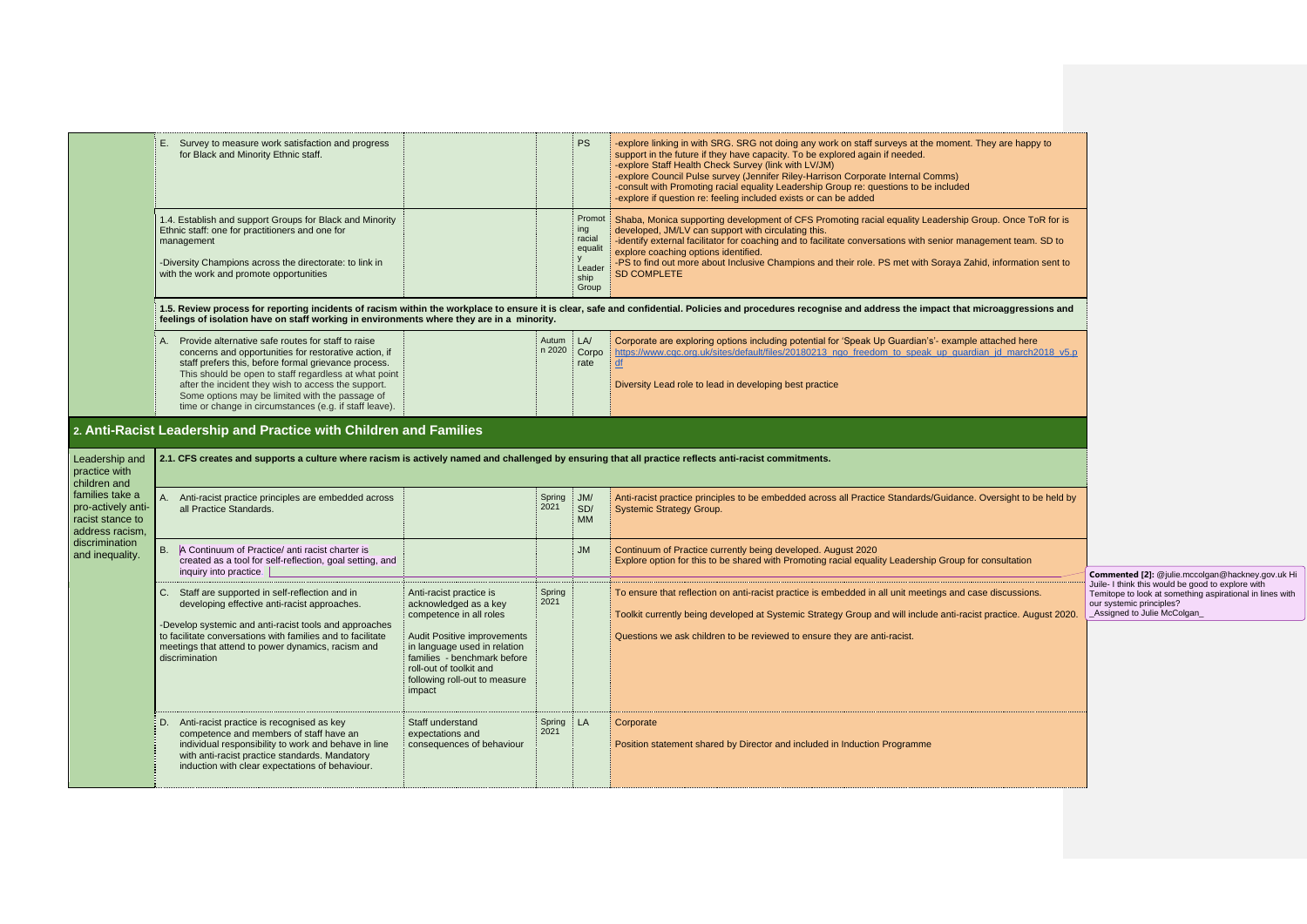| Recognition of the western constructs we operate in Unit meetings and case<br>and the impact on policies and procedures (i.e. lack inotes to record anti-racist<br>of recognition of the different approaches to practice reflection.<br>parenting in different cultures). Recognition of any<br>potential harmful impact of standard approaches Assessment framework<br>(e.g. police call out/involvement) on Black and<br>Minority Ethnic families. Recognition of power<br>dynamics created through social work involvement.                                                              |                                                                                                                       |                        | <b>JM</b> | Assessment framework to be reviewed from afro-centric perspective- JM/ LV/ PS to explore any existing<br>resources in relation to this.                                                                                                                                                                                                                                                                                                                                                                                                                                                                                                                                                                                                                                                                                                                   |                                                                                                                                                        |
|----------------------------------------------------------------------------------------------------------------------------------------------------------------------------------------------------------------------------------------------------------------------------------------------------------------------------------------------------------------------------------------------------------------------------------------------------------------------------------------------------------------------------------------------------------------------------------------------|-----------------------------------------------------------------------------------------------------------------------|------------------------|-----------|-----------------------------------------------------------------------------------------------------------------------------------------------------------------------------------------------------------------------------------------------------------------------------------------------------------------------------------------------------------------------------------------------------------------------------------------------------------------------------------------------------------------------------------------------------------------------------------------------------------------------------------------------------------------------------------------------------------------------------------------------------------------------------------------------------------------------------------------------------------|--------------------------------------------------------------------------------------------------------------------------------------------------------|
| Approaches to working with Black and Minority Embed regular methods of<br>Ethnic parents are considerate of the ways racist reviewing families'<br>tropes work through ideas of: 'cultural deprivation',<br>'the matrifocal family', 'cultural conflict' and 'between<br>two cultures'.                                                                                                                                                                                                                                                                                                      | experiences (including foster<br>families) relating to culture<br>and identity in everyday<br>social work practice    |                        | <b>JM</b> | Family feedback forms currently under review. (Also linked to Service specific actions for S&L).                                                                                                                                                                                                                                                                                                                                                                                                                                                                                                                                                                                                                                                                                                                                                          |                                                                                                                                                        |
| G. A 'Say no to racism' policy to be developed.                                                                                                                                                                                                                                                                                                                                                                                                                                                                                                                                              |                                                                                                                       |                        |           | Members of the Promoting racial equality Leadership Group to be involved.                                                                                                                                                                                                                                                                                                                                                                                                                                                                                                                                                                                                                                                                                                                                                                                 |                                                                                                                                                        |
| Anti-racist charter to be developed.                                                                                                                                                                                                                                                                                                                                                                                                                                                                                                                                                         |                                                                                                                       |                        |           | Linked to 2.1. B and Anti-Racist Practice Statement.                                                                                                                                                                                                                                                                                                                                                                                                                                                                                                                                                                                                                                                                                                                                                                                                      |                                                                                                                                                        |
| Taking a proactive approach to identify and address<br>disproportionality in relations to the children and<br>families we are supporting.                                                                                                                                                                                                                                                                                                                                                                                                                                                    |                                                                                                                       |                        |           | Regularly reviewing data relating to the children and families we are supporting and taking prompt<br>action in addressing this.                                                                                                                                                                                                                                                                                                                                                                                                                                                                                                                                                                                                                                                                                                                          |                                                                                                                                                        |
| 2.2 Develop and deliver mandatory Anti-Racist Practice training across CFS, which considers:                                                                                                                                                                                                                                                                                                                                                                                                                                                                                                 |                                                                                                                       |                        |           |                                                                                                                                                                                                                                                                                                                                                                                                                                                                                                                                                                                                                                                                                                                                                                                                                                                           |                                                                                                                                                        |
|                                                                                                                                                                                                                                                                                                                                                                                                                                                                                                                                                                                              |                                                                                                                       |                        |           |                                                                                                                                                                                                                                                                                                                                                                                                                                                                                                                                                                                                                                                                                                                                                                                                                                                           |                                                                                                                                                        |
| British Colonial History, Britain's involvement in the   All staff receive Anti-Racist<br>creation of the transatlantic slave trade and modern Practice training.<br>racism, microaggressions and their impact, local<br>issues as well as celebration of culture.<br>-does John/Modi's training include this / ask J/M demonstrates increased<br>if/how staff were consulted in development of this knowledge in and confidence<br>programme<br>-does BASW training include this history - pre/post<br>survey/feedback<br>-does training include anything around bystander<br>intervention? | Pre and post survey<br>in anti-racist practice.                                                                       | Autum<br>$n 2020$   LA | JH/       | Introductory training Autumn 2020 by Wayne Reid- BASW- pilot undertaken November 2020 and decision not to<br>roll this out as did not meet learning objectives<br>Roll out of in-house 3 year programme January 2021- currently led by colleagues in Young Hackney- Modi will<br>be discussing with the Promoting racial equality Leadership Group in December 2020 re staff who would like to<br>be involved in developing content and delivery from CSC and Clinical Hub.<br>Self assessment/ initial screening initiated in CFMG November 2020- feedback and action planning by CFMG<br>members in January 2021.<br>Careful consideration to be given to who is in the audience and emotional support for Black staff<br>In future, Promoting racial equality Leadership Group will be consulted on all training in respect of anti-racist<br>practice |                                                                                                                                                        |
| B. Commissioning processes to be established to<br>ensure external training is in line with our values<br>and our commitment to anti-racist practice (based<br>on vision statement - link to 2.3a).                                                                                                                                                                                                                                                                                                                                                                                          | All training (internal and<br>commissioned) explicitly<br>includes content related to<br>racism/anti-racist practice. |                        | <b>LV</b> | LV to ensure that all commissioned trainers sign up to our anti-racism position statement and demonstrate how<br>they address and achieve this through their training.<br>LA to explore auditing options?                                                                                                                                                                                                                                                                                                                                                                                                                                                                                                                                                                                                                                                 | <b>Commented [3]: possibly working with Elvira/Soraya's</b><br>team/Corporate and link in with their equalities<br>programme on this + microagressions |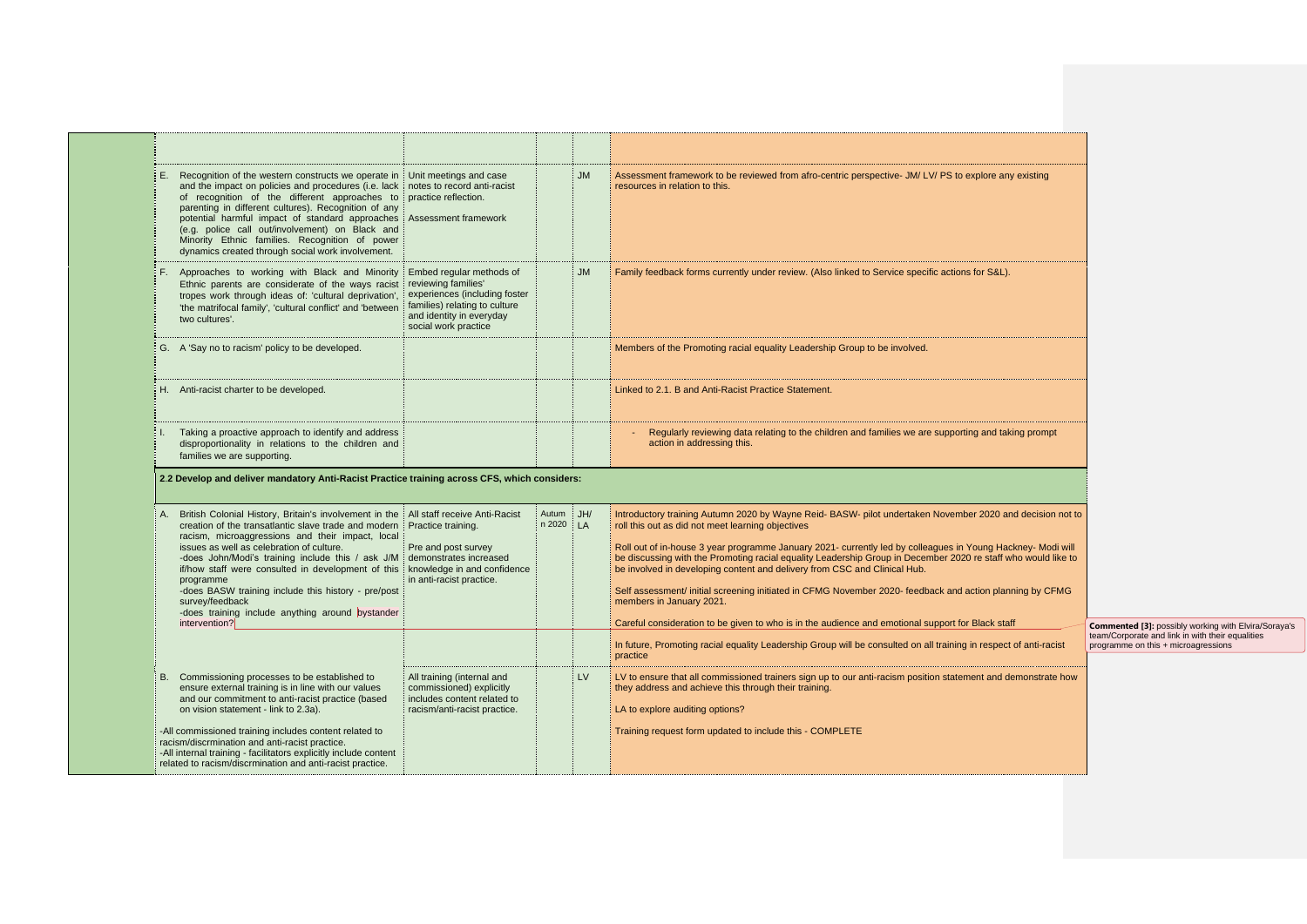| C. Providing opportunities for Black and Minority<br>Ethnicstaff to inform and facilitate training.<br>-Discussion about and development of systems for how<br>staff can participate in facilitating training (induction,<br>student and ASYE forums systemic?)<br>-Staff Check In to include talking points about facilitating<br>training and around offering suggestions for training<br>topics.                                                   |                 |                      | LV has circulated a request to qualified PE's for who would be interested in supporting S<br>forums. Minimal response received, will need to repeat and go out to a wider staff group.<br>Staff from the Promoting racial equality Leadership Group have confirmed that they would<br>on plans for future training, particularly in respect of anti-racist practice |
|-------------------------------------------------------------------------------------------------------------------------------------------------------------------------------------------------------------------------------------------------------------------------------------------------------------------------------------------------------------------------------------------------------------------------------------------------------|-----------------|----------------------|---------------------------------------------------------------------------------------------------------------------------------------------------------------------------------------------------------------------------------------------------------------------------------------------------------------------------------------------------------------------|
| D. Continuous informal learning through bulletins,<br>briefings and other learning tools and materials.<br>Information is shared with staff about celebrations,<br>holidays and current activities of interest.<br>-Link with comms strategy about how staff want to<br>receive this information and learning (via Staff Reference<br>Group or Currents, or a new Learning Bulletin, etc).<br>-LA to discuss/advocate to Corporate for development of |                 | LA/<br>Corpo<br>rate | Anti-Racist Practice Google Current created June 2020. Work needs to be done to encou<br>resources.                                                                                                                                                                                                                                                                 |
| a cultural calendar.                                                                                                                                                                                                                                                                                                                                                                                                                                  |                 |                      |                                                                                                                                                                                                                                                                                                                                                                     |
| 2.3 Leadership is committed to anti-racist practice and role models anti-racist behaviour by:                                                                                                                                                                                                                                                                                                                                                         |                 |                      |                                                                                                                                                                                                                                                                                                                                                                     |
| Developing a vision statement, anti-racist practice<br>definition and set of standards and by making a<br>clear pledge and strong commitment to staff which<br>will include using a shared anti-racist language.                                                                                                                                                                                                                                      | Spring<br>2021  |                      | -Vision statement COMPLETE<br>-definition to be developed<br>-set of standards to be developed.                                                                                                                                                                                                                                                                     |
| B. Ensuring the accountability of all line managers and<br>senior leaders via a sound performance<br>management framework.<br>-Incorporate an equalities measure into the rated<br>appraisal process for leadership roles<br>-Incorporate equalities measures into the service<br>performance management framework                                                                                                                                    |                 |                      | To be actioned                                                                                                                                                                                                                                                                                                                                                      |
| C. Consciously re-balancing power dynamics in<br>meetings to enable minority and junior voices to be<br>heard                                                                                                                                                                                                                                                                                                                                         | Autum<br>n 2020 | $\vdots$ TA          | See point 1.1d                                                                                                                                                                                                                                                                                                                                                      |
| D. Service decision and development plans clearly<br>incorporate anti-racist practice standards.                                                                                                                                                                                                                                                                                                                                                      |                 |                      | Can be implemented once a vision statement is developed. See point 2.3 A                                                                                                                                                                                                                                                                                            |
| E. Proactively reaching out to and building trust with<br>Black and Minority Ethnic staff.                                                                                                                                                                                                                                                                                                                                                            |                 |                      | Link to Staff Survey (to include equalities monitoring) to measure if staff feel included (als<br>More consideration to be given to this once feedback received.<br>See point 1.3 E for any potential overlap.                                                                                                                                                      |
|                                                                                                                                                                                                                                                                                                                                                                                                                                                       |                 |                      | 2.4. Service specific Action Plans reflect CFS commitment to Anti-Racist Practice. Refine our articulation of our offer with regards to Improving Outcome for CFS YBM project and how tl                                                                                                                                                                            |
| Safeguarding and Learning                                                                                                                                                                                                                                                                                                                                                                                                                             |                 |                      |                                                                                                                                                                                                                                                                                                                                                                     |
| A. CFS policies and procedures to actively consider<br>the impact of racism and discrimination upon<br>children and familes ensuring that we take an anti-<br>racist stance in all of our work.                                                                                                                                                                                                                                                       |                 |                      | Linked to review of the Assessment Framework.<br>Once Anti-Racist position developed, at the point of anything being reviewed or any new<br>is an explicit reference to ARP.                                                                                                                                                                                        |
| B. Family Feedback programme to proactively seek<br>diverse views and perspectives and surveys include                                                                                                                                                                                                                                                                                                                                                |                 | TB/<br><b>AOK</b>    | -Is an equalities monitoring form included<br>-Are there explicit questions about experiences of racism in CFS or externally?                                                                                                                                                                                                                                       |

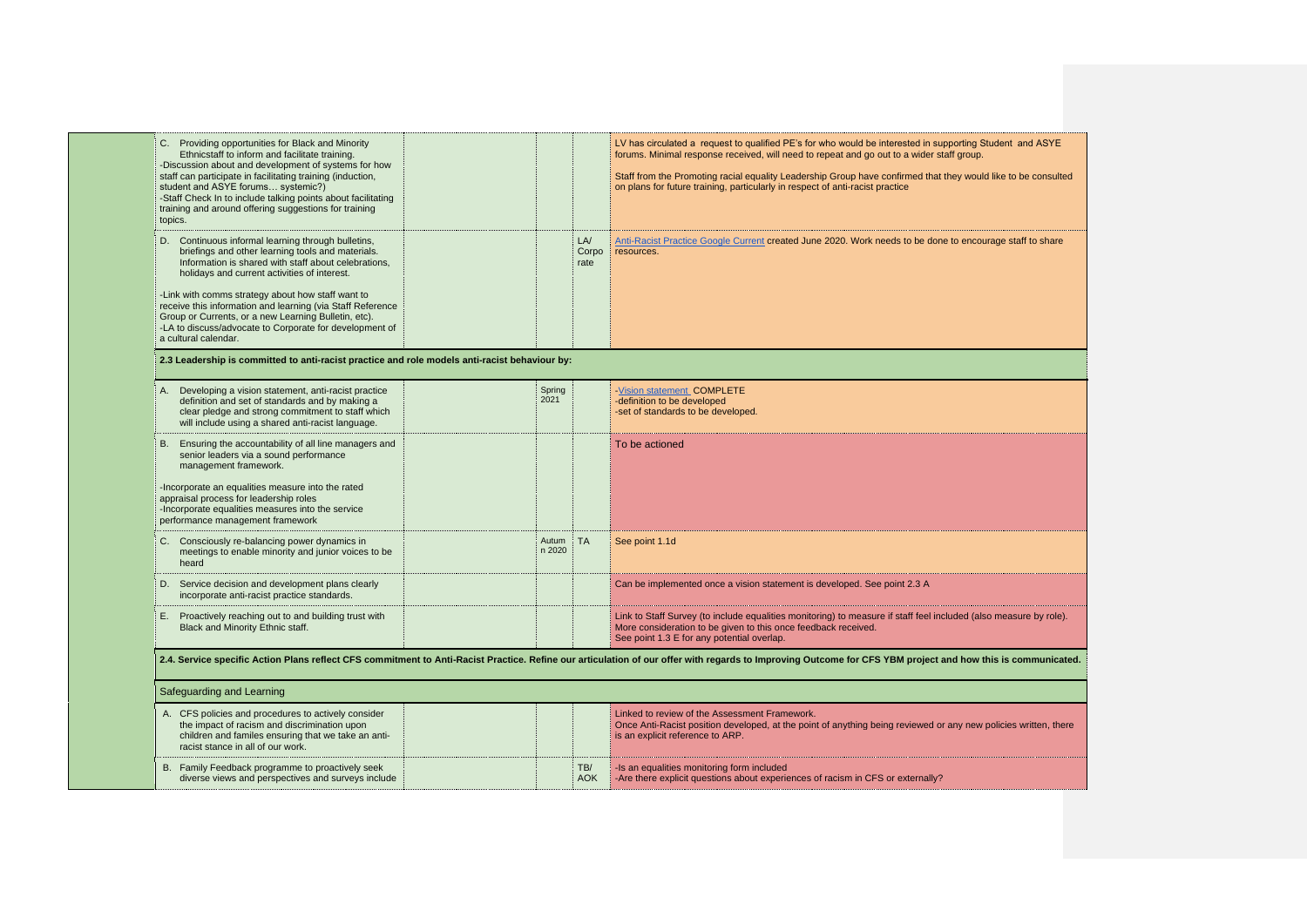| questions that explicitly ask about family's<br>experiences.                                                                                                                                                                                                                                                                                                                                                                                                |                                                                                              |                                         |            | (Linked to action 2.1F)                                                                                                                                                                                                                                                                                                                                                          |
|-------------------------------------------------------------------------------------------------------------------------------------------------------------------------------------------------------------------------------------------------------------------------------------------------------------------------------------------------------------------------------------------------------------------------------------------------------------|----------------------------------------------------------------------------------------------|-----------------------------------------|------------|----------------------------------------------------------------------------------------------------------------------------------------------------------------------------------------------------------------------------------------------------------------------------------------------------------------------------------------------------------------------------------|
| C. As standard the Complaints Team consider and<br>explore possible concerns about racism and<br>discrimination in each complaint. Complaints team<br>then ensure learning is embedded within practice.                                                                                                                                                                                                                                                     | Discussion about racism<br>occurs in the majority of<br>complaints.                          |                                         |            | -add a category of prejudice or racism for monitoring complaints<br>-consideration of adding equalities monitoring for complaints<br>-review language used to ensure it is anti-racist                                                                                                                                                                                           |
| Safeguarding and Reviewing                                                                                                                                                                                                                                                                                                                                                                                                                                  |                                                                                              |                                         |            |                                                                                                                                                                                                                                                                                                                                                                                  |
| Meaningful support for foster carers/placements in<br>respect of meeting the holistic needs of children<br>from Black and Minority Ethnic backgrounds<br>including carers support to children experiencing<br>racism                                                                                                                                                                                                                                        |                                                                                              |                                         | LD         | Liaison with Fostering Service re support and expectations of carers and oversight in Foster carer annual<br>reviews and Looked After Reviews                                                                                                                                                                                                                                    |
| Ensuring cultural sensitive/appropriate support<br>services are identified within CP Conference.<br>- Audit to consider recommendations made in relation to<br>culturally specific services/in reference to needs arising<br>from consideration of cultural background within CP<br>Conferences/Planning                                                                                                                                                    | Increase in knowledge and<br>use of specialist and<br>culturally appropriate CVS<br>support. |                                         | LD         | Has been shared with Chairs: https://hackney.gov.uk/find-support-services as well as Father2Father service,<br>and advocacy support services for parents to help them navigate the CP process.<br>The app development from HOT is being explored to provide more regular feedback about experience of<br>Hackney foster care, which would inform training and development needs. |
| C. Culturally competent advocacy which enables<br>children to voice their cultural needs and supports<br>the service to recognise and meet these.<br>-Review of CRO Advocacy Pilot to see if/how take up<br>has increased and within which cohorts and review and<br>amed offer as required.<br>-Specific piece of feedback to be conducted around<br>Virtual Conferences to see how this has impacted on<br>engagement and on the experience for families. | Increase in children's<br>participation at CP<br>Conferences.                                |                                         | LD         | Annual Report 2019/20 has yet to be completed.<br>Crucial Conversations training taking place 01.12.20 may have relevance to how Chairs approach challenging<br>conversations in different contexts including race.                                                                                                                                                              |
| D. Develop a trauma informed approach to CP<br>Conferences that acknowledges the impact of<br>racialised trauma.                                                                                                                                                                                                                                                                                                                                            | Feedback from families<br>around the Conference<br>experience                                |                                         | LD         | Trauma informed approach to CP Conferences pilot to be planned and implemented                                                                                                                                                                                                                                                                                                   |
| Family Intervention and Support Services                                                                                                                                                                                                                                                                                                                                                                                                                    |                                                                                              |                                         |            |                                                                                                                                                                                                                                                                                                                                                                                  |
| Interrogate data that highlights disproportionality to<br>Е.<br>identify action required to ensure cultural<br>competence and anti-racist practice.                                                                                                                                                                                                                                                                                                         |                                                                                              | Autum   LB<br>n 2020                    |            | On hold whilst systems are down.                                                                                                                                                                                                                                                                                                                                                 |
| Proactively consider ethnicity when allocating new<br>F.<br>practitioners and managers within units to ensure all<br>units are diverse in their makeup.                                                                                                                                                                                                                                                                                                     |                                                                                              | Revie<br>wed<br>on<br>ongoin<br>g basis | <b>SMs</b> | This happens in an ad hoc work - very difficult to do with agency staff, where choices of staff to employ and<br>timeframes are tight in terms of filling gaps. Potentially something that needs to happen at a more cross service<br>level e.g. via Workforce Development Board?                                                                                                |
| Recruit Black, Asian and minority ethnic panel<br>G.<br>member for FISS Forum (CSW or PDM or<br>Independent Chair)                                                                                                                                                                                                                                                                                                                                          |                                                                                              | June<br>2020                            | CA         | COMPLETE - a Family Unit Social Worker joined the Forum at the beginning of November. Panel to review<br>together impact and ongoing development needs of the Forum - through an anti-racist lens - in March 2021.                                                                                                                                                               |
|                                                                                                                                                                                                                                                                                                                                                                                                                                                             |                                                                                              |                                         |            |                                                                                                                                                                                                                                                                                                                                                                                  |

| ter carer annual                             |
|----------------------------------------------|
| her2Father service,                          |
| ut experience of                             |
|                                              |
|                                              |
| approach challenging                         |
|                                              |
| .                                            |
|                                              |
|                                              |
|                                              |
|                                              |
| taff to employ and<br>t a more cross service |
|                                              |
| er. Panel to review<br>ns - in March 2021.   |
|                                              |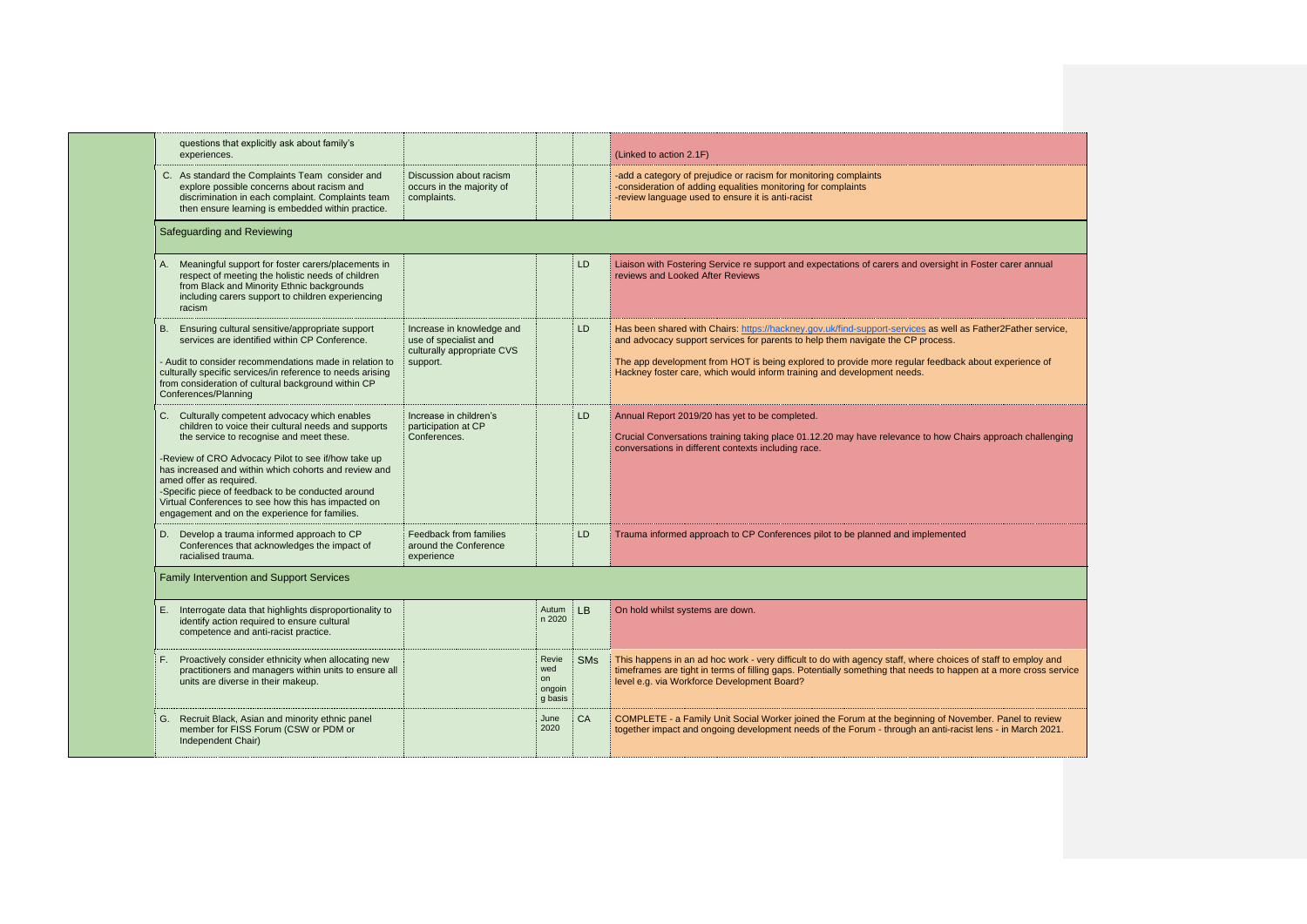| H. Start and maintain a FISS Partnership (including<br>police) issues log on a shared google sheet.<br>Identifying key points of contact within police and<br>other agencies to discuss concerns.                                                        | June<br>2020         |                              | HB/LB In progress - to be recirculated to staff in November 2020. Issues raised individually as and when they are<br>raised within individual strategic leads from partner agencies. Next steps - to think about how to raise emerg<br>themes with partners - plan to link in with new Diversity lead when in post. |
|----------------------------------------------------------------------------------------------------------------------------------------------------------------------------------------------------------------------------------------------------------|----------------------|------------------------------|---------------------------------------------------------------------------------------------------------------------------------------------------------------------------------------------------------------------------------------------------------------------------------------------------------------------|
| Review of practice:<br>FISS service-wide audit of diversity<br>a.<br>sections on assessment and review episodes.<br>Examples of potentially disproportionate<br>threshold decision to be shared with Alma Riesel<br>and reviewed by Chrissy A and Mags W | Autum<br>n 2020      | $\prime$<br>CA/<br><b>MW</b> | LB/AR Dip sample on diversity section of FISS episodes undertaken by FISS Service Managers in Jan 2021 -<br>outcomes to be discussed at FSS CSW/PDM forum in March.<br>Two cases were reviewed to look at possibility of unconscious bias in decision-making - outcomes discusse<br>FISS CSW/PDM forum.             |
| Ensure that use of language and anti-racist practice<br>is an area of focus for the newly reinvigorated FISS<br>CSW/PDM reflective spaces, facilitated by Clinical<br>Services.                                                                          | Autum<br>$n 2020$ MT | <b>FISS</b>                  | Discussions have been held with the Clinical Management team about this being a key area of focus for the<br>new groups i.e. what we bring and what our families bring to the relationships and the impact of the social<br>GRAACES. LB to meet with RIM (Clinical Supervisor) on 22/02/21 to revisit this.         |
| <b>Corporate Parenting</b>                                                                                                                                                                                                                               |                      |                              |                                                                                                                                                                                                                                                                                                                     |
| Engaging with foster carers to ensure their<br>А.<br>experiences shape the CFSY BM work.                                                                                                                                                                 |                      | <b>RK</b>                    | Service Manager is linking in with S&L to develop training sessions in partnerships with foster carers about<br>culture, diversity and identity.                                                                                                                                                                    |
| Ensuring that identity work is prioritised with young<br>B.<br>people and that Life Story Work training be<br>developed.                                                                                                                                 |                      | RK/<br><b>TA</b>             | Identity and Life Story work is being taken forward as part of the service-wide preparations for an Ofsted<br>inspection in the autumn 2019.                                                                                                                                                                        |
| Placement Management Unit to ensure all<br>C.<br>commissioned providers/carers adhere to and<br>practice anti-racist principles.                                                                                                                         |                      |                              | Providers are asked to have an anti-racist position statement.<br>Further work required once CFS ARP position statement is finalised.                                                                                                                                                                               |
| Embedding anti-racist practice and use of<br>D.<br>Standards of Care as appropriate.                                                                                                                                                                     |                      |                              |                                                                                                                                                                                                                                                                                                                     |
| E. Skills to Foster training for new foster carers to<br>embed anti-racist practice principles.                                                                                                                                                          |                      |                              | Link to $2.2. B$                                                                                                                                                                                                                                                                                                    |
| Ensuring the identity needs of Looked After Children<br>F.<br>are met including support in response to everyday<br>experiences of racism and microaggressions.                                                                                           |                      |                              |                                                                                                                                                                                                                                                                                                                     |
| Develop initiatives to increase CSW's and Foster<br>G.<br>Carers awareness and competencies in anti-<br>discriminatory and inclusive practice.                                                                                                           |                      |                              | This request came from Young Futures.                                                                                                                                                                                                                                                                               |
| -ensure that Foster Carer training providers embed ARP<br>principles in their training.                                                                                                                                                                  |                      |                              |                                                                                                                                                                                                                                                                                                                     |
| <b>Clinical Services</b>                                                                                                                                                                                                                                 |                      |                              |                                                                                                                                                                                                                                                                                                                     |
| Consultation and training for staff - e.g building on<br>trauma informed practice but looking specifically at<br>the impact of racism.                                                                                                                   |                      | <b>TA</b>                    | To be reviewed to ensure it reflects our commitment to anti-racist practice and that it specifically names and<br>explores the impact of racism.                                                                                                                                                                    |
|                                                                                                                                                                                                                                                          |                      |                              |                                                                                                                                                                                                                                                                                                                     |

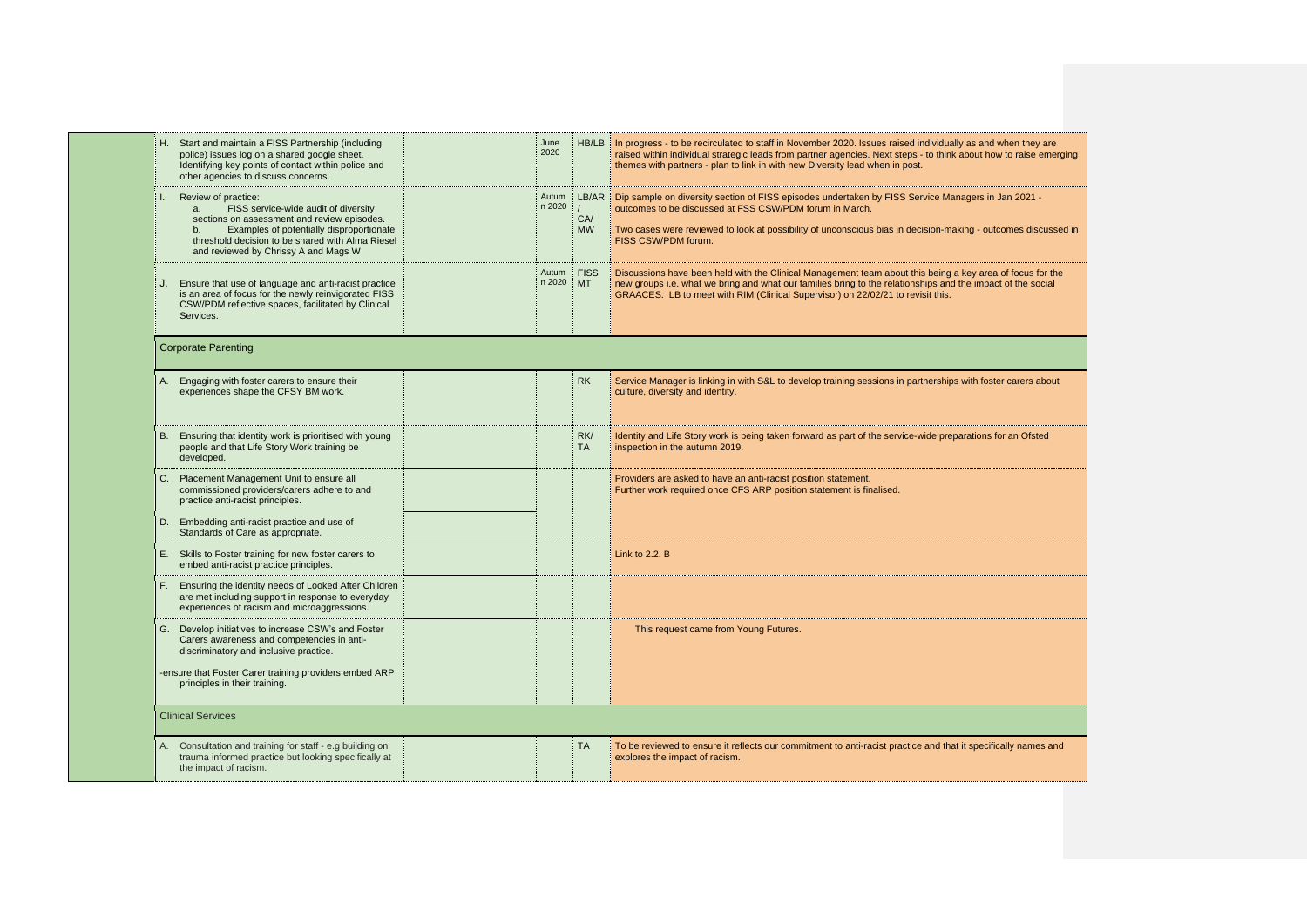|                         | Quality ensuring cultural competence practice -<br>currently looking at a thematic audit across the<br>service to look at this                                                     | <b>TA</b>              | Thematic audit has been conducted in 2019 to look at cultural competence practice. Audit to be reviewed summer<br>2020.                                                                                                                                                                                                                                                                                                                                                                                                                                                       |
|-------------------------|------------------------------------------------------------------------------------------------------------------------------------------------------------------------------------|------------------------|-------------------------------------------------------------------------------------------------------------------------------------------------------------------------------------------------------------------------------------------------------------------------------------------------------------------------------------------------------------------------------------------------------------------------------------------------------------------------------------------------------------------------------------------------------------------------------|
|                         | Ensuring the CAMHS Transformation Plan is<br>C.<br>shaping the CFS YBM programme of work                                                                                           | <b>TA</b>              | TA actioning.                                                                                                                                                                                                                                                                                                                                                                                                                                                                                                                                                                 |
|                         | Early Help and Prevention                                                                                                                                                          |                        |                                                                                                                                                                                                                                                                                                                                                                                                                                                                                                                                                                               |
| Youth Offending<br>Team | Youth Justice Team to proactively look at the<br>underlying factors that contribute to disproportionate<br>representation of young black men in custodial<br>sentences and remand. | <b>PA</b><br><b>BF</b> | Initial Research underway. This action will be included as part of the Youth Justice Disproportionality Action<br>Plan 2021-22 has been drafted for review by SYH Strategic Board in May 2021.                                                                                                                                                                                                                                                                                                                                                                                |
|                         | Promoting a strength-based approach when<br><b>B.</b><br>operating in a negatively tainted environment.                                                                            |                        | Clear statement of intent and goal within YJ Plan 2019/22.                                                                                                                                                                                                                                                                                                                                                                                                                                                                                                                    |
|                         | Capturing the voice of Black and Minority Ethnic<br>C.<br>young people and families who come through the<br>youth justice system                                                   |                        | Young people from YOT worked with Mouth That Roars voluntary group and produced three video pieces about<br>life in Hackney not the one promoted by MSM. This work was written, directed and performed by the young<br>people themselves. This action will be included as part of the Youth Justice Disproportionality Action Plan<br>2021-22 has been drafted for review by SYH Strategic Board in May 2021.                                                                                                                                                                 |
|                         | Shifting the narrative about policing and youth<br>D.<br>offending rates                                                                                                           |                        | Data and evidence has been provided to SYH Strategic Board that shows that despite Hackney's reputation as<br>a high youth crime borough, each year fewer than 250 children come to the attention (informally and formally) of<br>the YJS. This is <0.1% of the 10-17 aged population of Hackney. Therefore 99.9% of older children are getting<br>on with their lives without engagement in criminality. This action will be included as part of the Youth Justice<br>Disproportionality Action Plan 2021-22 has been drafted for review by SYH Strategic Board in May 2021. |
|                         | <b>Business Support</b>                                                                                                                                                            |                        |                                                                                                                                                                                                                                                                                                                                                                                                                                                                                                                                                                               |
|                         | A. Empower staff to feel valued and respected across<br>the directorate.                                                                                                           |                        | Update needed.                                                                                                                                                                                                                                                                                                                                                                                                                                                                                                                                                                |
|                         |                                                                                                                                                                                    |                        |                                                                                                                                                                                                                                                                                                                                                                                                                                                                                                                                                                               |

| o be reviewed summer                                              |                                                                       |
|-------------------------------------------------------------------|-----------------------------------------------------------------------|
|                                                                   |                                                                       |
|                                                                   |                                                                       |
|                                                                   |                                                                       |
| portionality Action                                               |                                                                       |
|                                                                   |                                                                       |
|                                                                   |                                                                       |
|                                                                   |                                                                       |
| ree video pieces about<br>med by the young<br>ality Action Plan   |                                                                       |
|                                                                   |                                                                       |
| ckney's reputation as<br>ormally and formally) of                 | <b>Commented [4]:</b> Is this a one off or part of ongoing<br>work?   |
| er children are getting<br>f the Youth Justice<br>rd in May 2021. |                                                                       |
|                                                                   |                                                                       |
|                                                                   |                                                                       |
|                                                                   | <b>Commented [5]:</b> what are the specific steps to achieve<br>this? |
|                                                                   |                                                                       |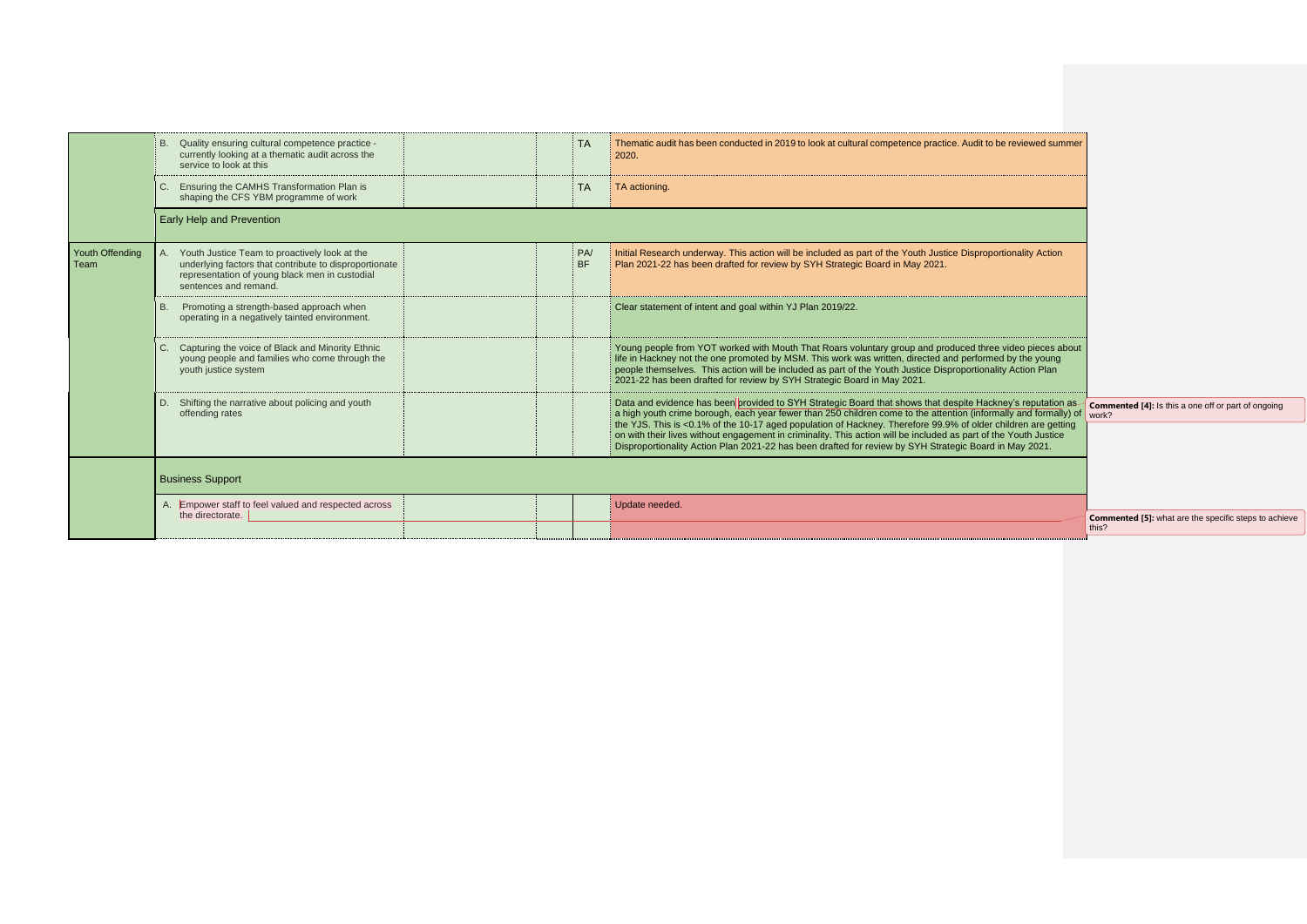|                                                                                  | B. Explore routes for business support staff to take up<br>opportunities to go into practice (Social Work, Youth<br>work, clinical work) as part of career progression. | Update needed.            |  |
|----------------------------------------------------------------------------------|-------------------------------------------------------------------------------------------------------------------------------------------------------------------------|---------------------------|--|
|                                                                                  | C. Explore routes for business support staff to progress<br>careers within business support roles.                                                                      | Update needed.            |  |
|                                                                                  | 3. Promoting Anti-Racist Practice to influence broader systems that affect children and families lives                                                                  |                           |  |
| Leaders and<br><b>Practitioners</b>                                              | 3.1. CFS Establishes and maintain partnership approaches to addressing racism and discrimination by:                                                                    |                           |  |
| across CFS take<br>action to address                                             |                                                                                                                                                                         |                           |  |
| structural racism                                                                | A. Promoting anti-racist practice within IOYBM<br>workstreams.                                                                                                          | Speak to Workstream Leads |  |
| and proactively<br>lead, support and<br>constructively                           | B. Exploring the current partnership network that CFS<br>is a part of                                                                                                   |                           |  |
| challenge the<br>broader system<br>including in<br>partnership<br>discussions as | Utilise partnerships (e.g City of London, CHCSP,<br>C.<br>HLT, MARAC) develop a partnership position and<br>partnership plan                                            |                           |  |
| required.                                                                        | Linking in with local charities (e.g. Hackney CVS)<br>D.<br>and organisations that have expertise in anti-racist<br>work and challenging partners.                      |                           |  |
|                                                                                  | E. Actions within Safer Young Hackney Board<br>including work with Courts, work with Police around<br>Stop and Search, engaging Peer review and peer<br>leadership      | Ask Brendan F             |  |

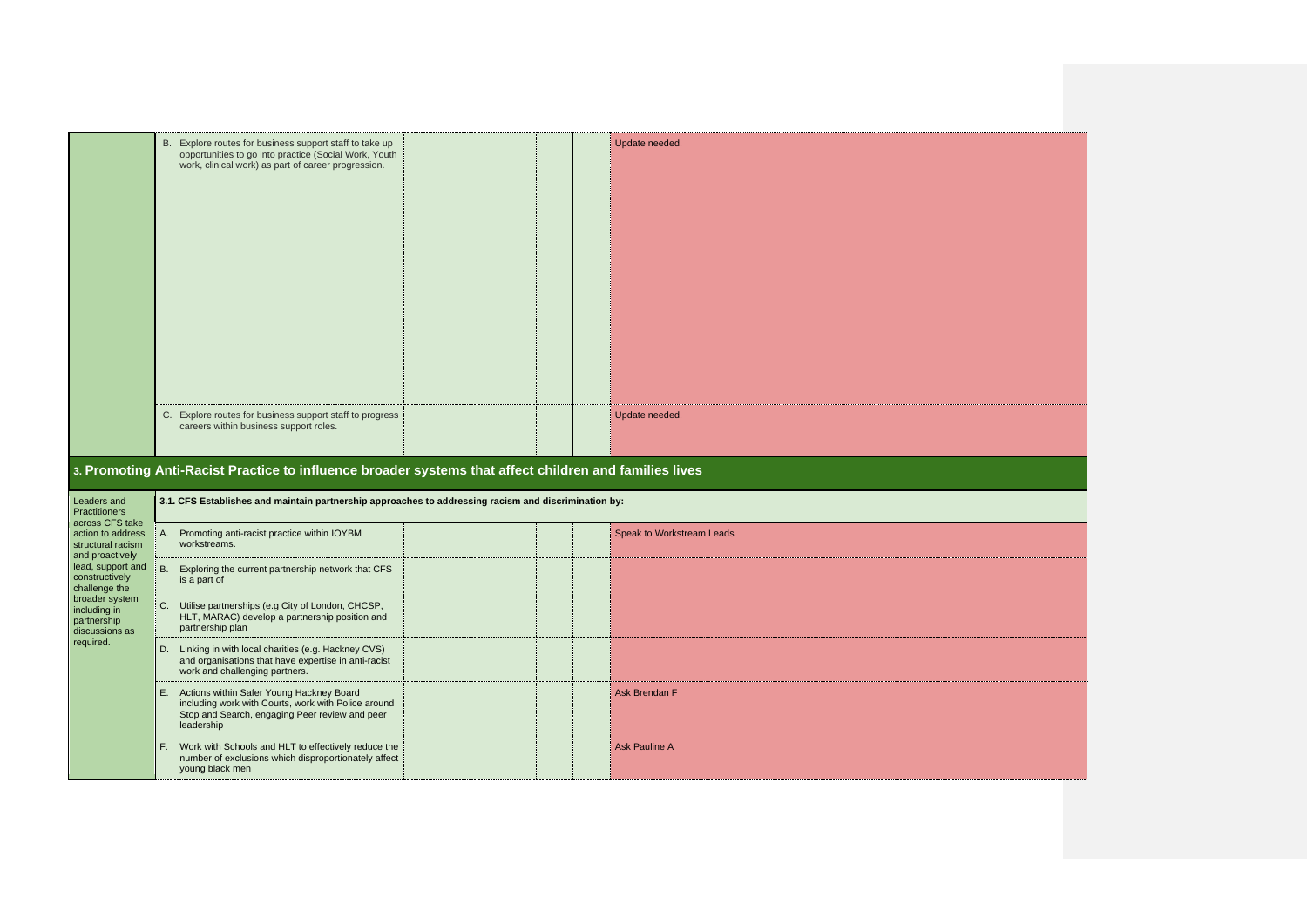| 3.2. Leadership supports a culture where racism is named and challenged with external partners, through role modelling and by:                                                                                                                                                               |                                                                        |  |
|----------------------------------------------------------------------------------------------------------------------------------------------------------------------------------------------------------------------------------------------------------------------------------------------|------------------------------------------------------------------------|--|
| A. Setting up channels of escalation (similar to<br><b>CHSCP Escalation Policy</b>                                                                                                                                                                                                           | Track and review usage and<br>success rates of escalation<br>channels. |  |
| B. Working in partnership across services to ensure<br>an effective and united approach to challenging<br>external partners.                                                                                                                                                                 |                                                                        |  |
| -sharing our position statement with partner<br>agencies so as to ensure our position and<br>expectations of ourselves are clear<br>-ask partners to share their position and outline<br>plans                                                                                               |                                                                        |  |
| -share our position statement with all boards and<br>panels and request their equivalent<br>-developing partnership statement and plan in line<br>with anti-racism practice standards<br>-message from the partnership / council wide<br>position about our stance and role of CFS/HE within |                                                                        |  |
| that                                                                                                                                                                                                                                                                                         |                                                                        |  |
| C. Improving children's experiences of engagement with<br>the Police by:                                                                                                                                                                                                                     |                                                                        |  |
| -monitoring problematic interactions with services<br>(schools, police) and acting on them<br>-identifying themes and issues and following this up at                                                                                                                                        |                                                                        |  |
| strategic meetings<br>-working with placement providers to address<br>disproportionality and reduce police calls outs<br>-ensure Police buy in to the deferred prosecution<br>scheme                                                                                                         |                                                                        |  |
| -using our influence to improve children's experiences of<br>engagement with the Police                                                                                                                                                                                                      |                                                                        |  |
| D. Improving children's experiences in Schools by:                                                                                                                                                                                                                                           |                                                                        |  |
| -working with Schools to reduce disproportionate<br>exclusions<br>-sharing data with partners to evidence disproportionality<br>of exclusions and impact<br>- understanding exclusions process so we can provide                                                                             |                                                                        |  |
| constructive challenge (YH doing some work for parents<br>and staff)                                                                                                                                                                                                                         |                                                                        |  |

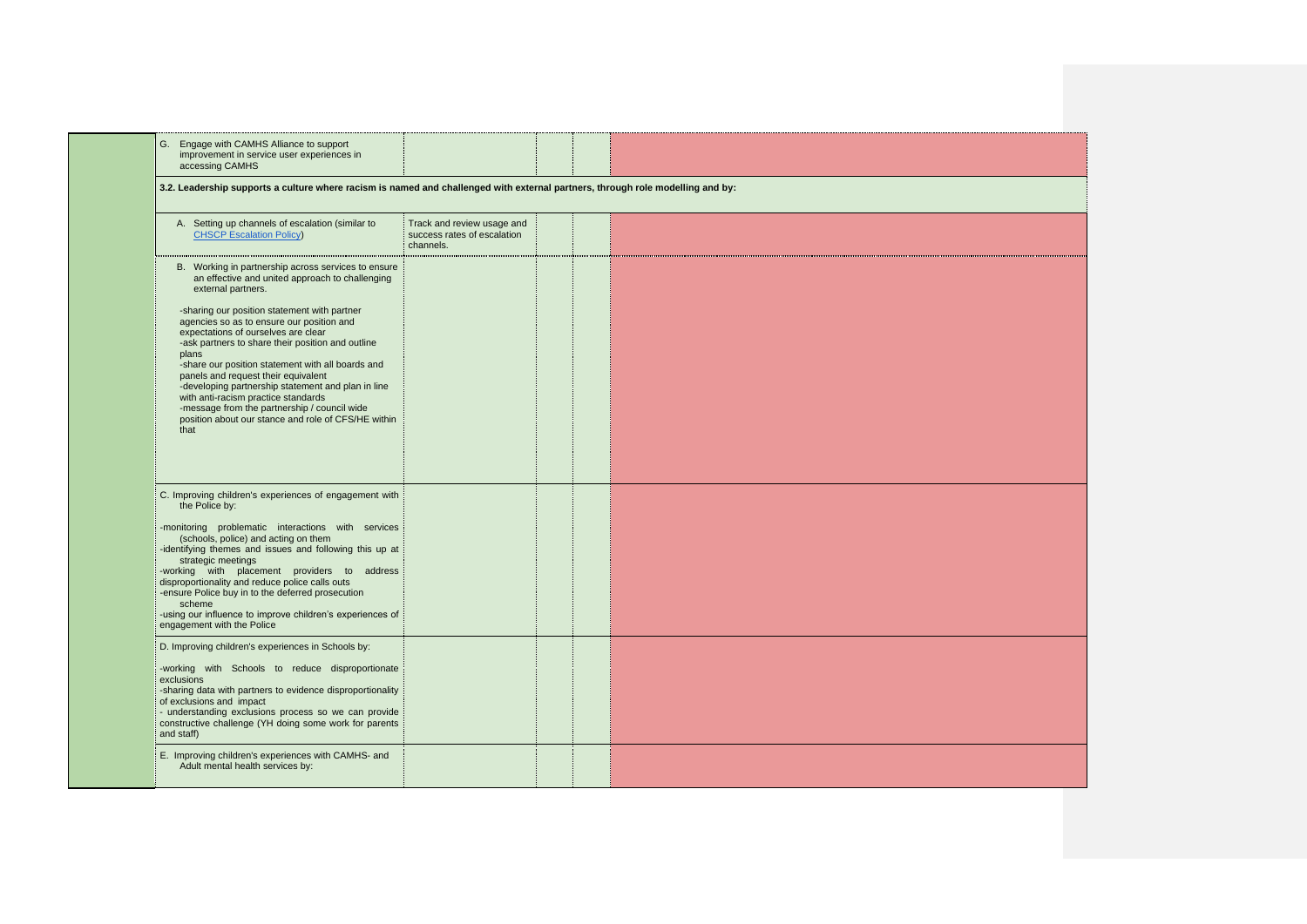| -Understanding CYP and families experiences - barriers,<br>facilitating factors to access CAMHS<br>-Understanding the commitment from CAMHS/Adults to<br>increase access of CYP and families and improve<br>their experiences<br>-Understanding what EVB interventions are being offered<br>to families which are a cultural fit with families and<br>CYP from Non-western backgrounds                                                                                                                                                                                                                                                                                                                  |  |                                                                                                                                                                                                                                                                                                                                                                                                                                 |
|---------------------------------------------------------------------------------------------------------------------------------------------------------------------------------------------------------------------------------------------------------------------------------------------------------------------------------------------------------------------------------------------------------------------------------------------------------------------------------------------------------------------------------------------------------------------------------------------------------------------------------------------------------------------------------------------------------|--|---------------------------------------------------------------------------------------------------------------------------------------------------------------------------------------------------------------------------------------------------------------------------------------------------------------------------------------------------------------------------------------------------------------------------------|
| F. Exploring how we engage and empower local<br>communities through links in with Neighbourhood Model,<br>through Context Intervention Unit and review and inculde<br>in new commissioning framework and ensure<br>discussions about anti-racist practice are inculded in<br>contract management including work to ensure that<br>service workforce reflects the local community.                                                                                                                                                                                                                                                                                                                       |  |                                                                                                                                                                                                                                                                                                                                                                                                                                 |
| G. Effectively supporting staff who provide constructive<br>challenge to partner agencies where racism is<br>identified<br>Clear communication channels (i.e. Provide<br>information to CFMG what actions are underway<br>to raise awareness and develop comms)<br>Ensure escalations channels (internal for staff to<br>raise issues) and external (for management to<br>follow up concerns)<br>Management to continuously monitor example of<br>racism and feedback themes to partners (not just<br>when a specific issue needs escalation)<br>Collate concerns shared to CFS by partner<br>agencies. An open invite to help us learning                                                              |  |                                                                                                                                                                                                                                                                                                                                                                                                                                 |
| H. Engage organisations representing groups that reflect<br>Hackney's cultural, ethnic and religious diversity to share<br>expertise to inform our practice and explore advocacy<br>options.<br>Explore capacity for co-production with local<br>community groups to inform our service<br>development<br>Ensure that community groups can feed back<br>into our processes where relevant<br>Explore capacity for co-production with local<br>communities to inform service development and<br>increase access<br>Youth provider network- will work collectively to<br>develop action plan<br><b>Community Resiliance Partnership- involves</b><br>VCS- open to challenge from voices from<br>community |  | Possible activities including a) Doing short films (5-10 mins) with different community groups/orgs about their<br>experiences of engaging with CFS: what it looks like when this goes well and the challenges that their particular<br>community may face in this process; and b) Exploring the possibility of advocacy for parents/carers from<br>particular groups, when the relationship between them and CFS is difficult. |
| Clear paraments around engagement with young<br>people to include explicit aims to empower<br>young people while taking a clear anti-racist<br>approach                                                                                                                                                                                                                                                                                                                                                                                                                                                                                                                                                 |  |                                                                                                                                                                                                                                                                                                                                                                                                                                 |